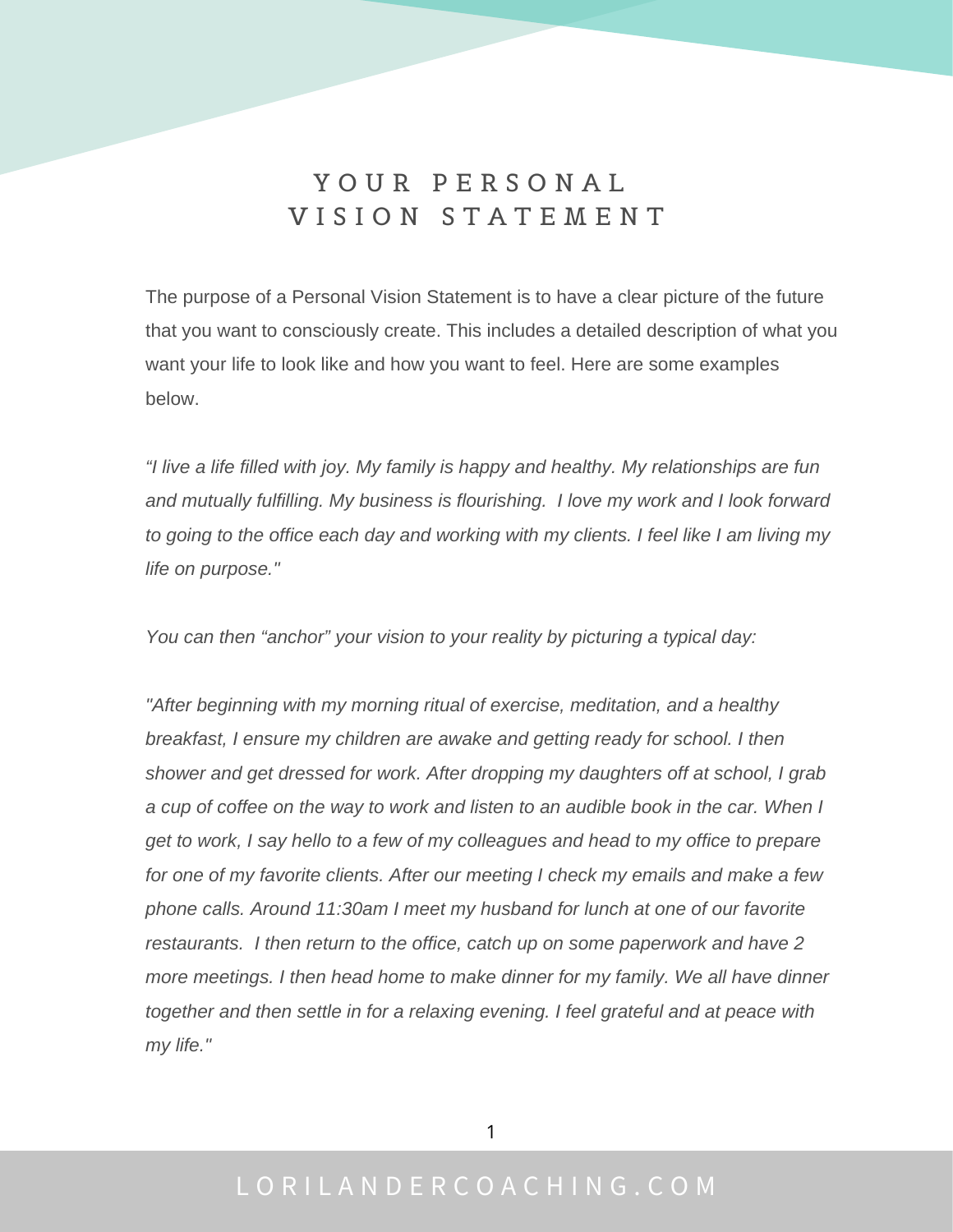Your Personal Vision Statement can provide inspiration and give positive direction to your daily activities and choices. Once you have your vision, you can start taking actions to make it happen. In addition, many people find that by focusing on their Personal Vision Statement, their life begins to change as their vision becomes their reality.

Here are the key elements of a compelling Personal Vision Statement:

1. Write it down and keep it where you can see and read it daily.

2. Write it in the present tense, as though it has already been accomplished.

3. Fill your statement with descriptive details that will help to anchor it to reality. If you want, add pictures or other visuals to make it more vivid for you.

4. Include everything you want. Cover all aspects of your life; you can do this for different time frames. Also, ensure you have fun with the process!

5. Don't wait to do this; do it now! You have to imagine what you want in order to have it. Dare to dream. You can always revise it at a later date, adding to or changing your vision.

 $\_$  , and the set of the set of the set of the set of the set of the set of the set of the set of the set of the set of the set of the set of the set of the set of the set of the set of the set of the set of the set of th

 $\_$  , and the set of the set of the set of the set of the set of the set of the set of the set of the set of the set of the set of the set of the set of the set of the set of the set of the set of the set of the set of th

 $\mathcal{L}_\mathcal{L} = \{ \mathcal{L}_\mathcal{L} = \{ \mathcal{L}_\mathcal{L} = \{ \mathcal{L}_\mathcal{L} = \{ \mathcal{L}_\mathcal{L} = \{ \mathcal{L}_\mathcal{L} = \{ \mathcal{L}_\mathcal{L} = \{ \mathcal{L}_\mathcal{L} = \{ \mathcal{L}_\mathcal{L} = \{ \mathcal{L}_\mathcal{L} = \{ \mathcal{L}_\mathcal{L} = \{ \mathcal{L}_\mathcal{L} = \{ \mathcal{L}_\mathcal{L} = \{ \mathcal{L}_\mathcal{L} = \{ \mathcal{L}_\mathcal{$ 

6. Then, take action steps to make your vision a reality.

Now, write your Personal Vision Statement (rough draft):

## L O R I L A N D E R C O A C H I N G . C O [M](https://lorilandercoaching.com/)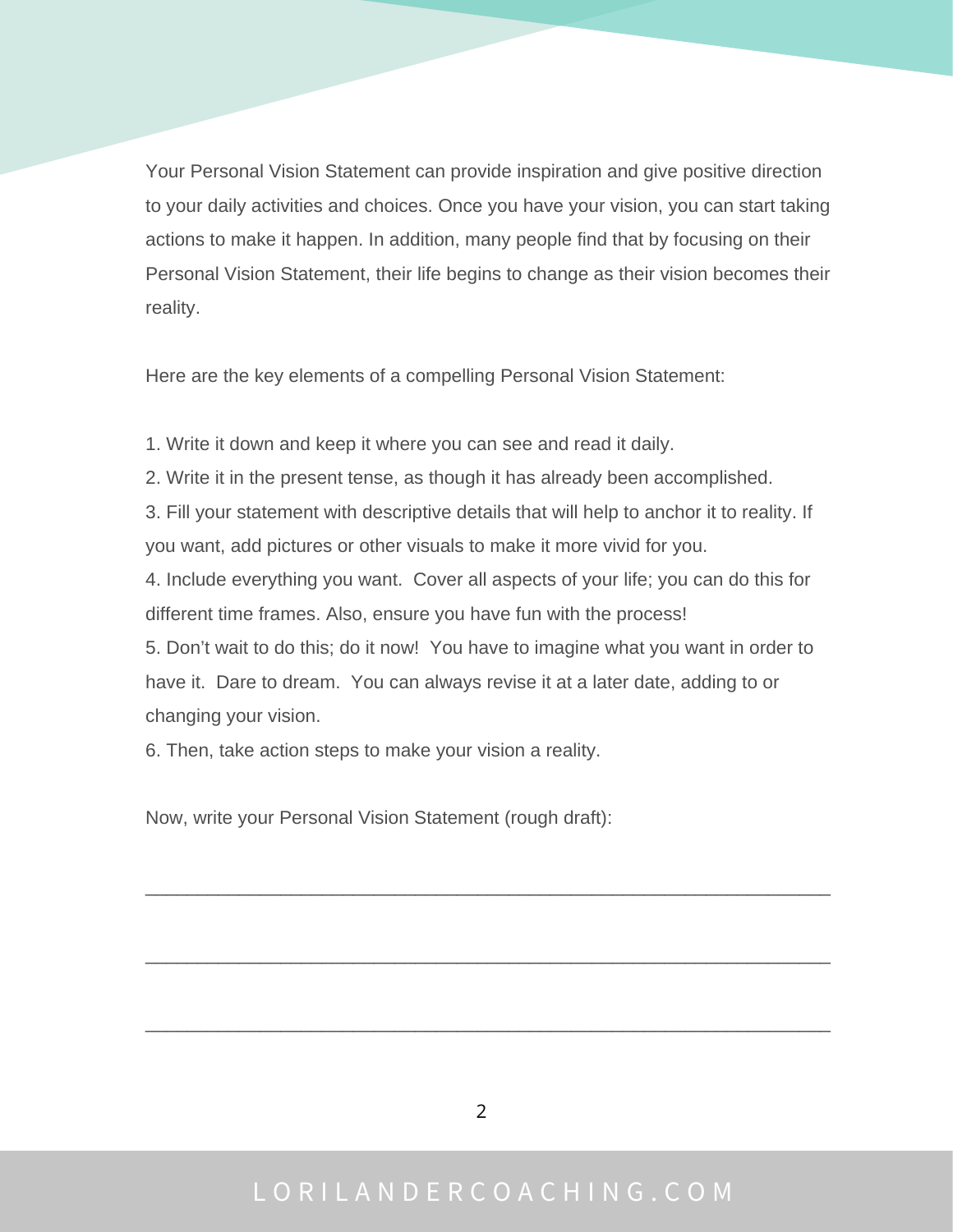